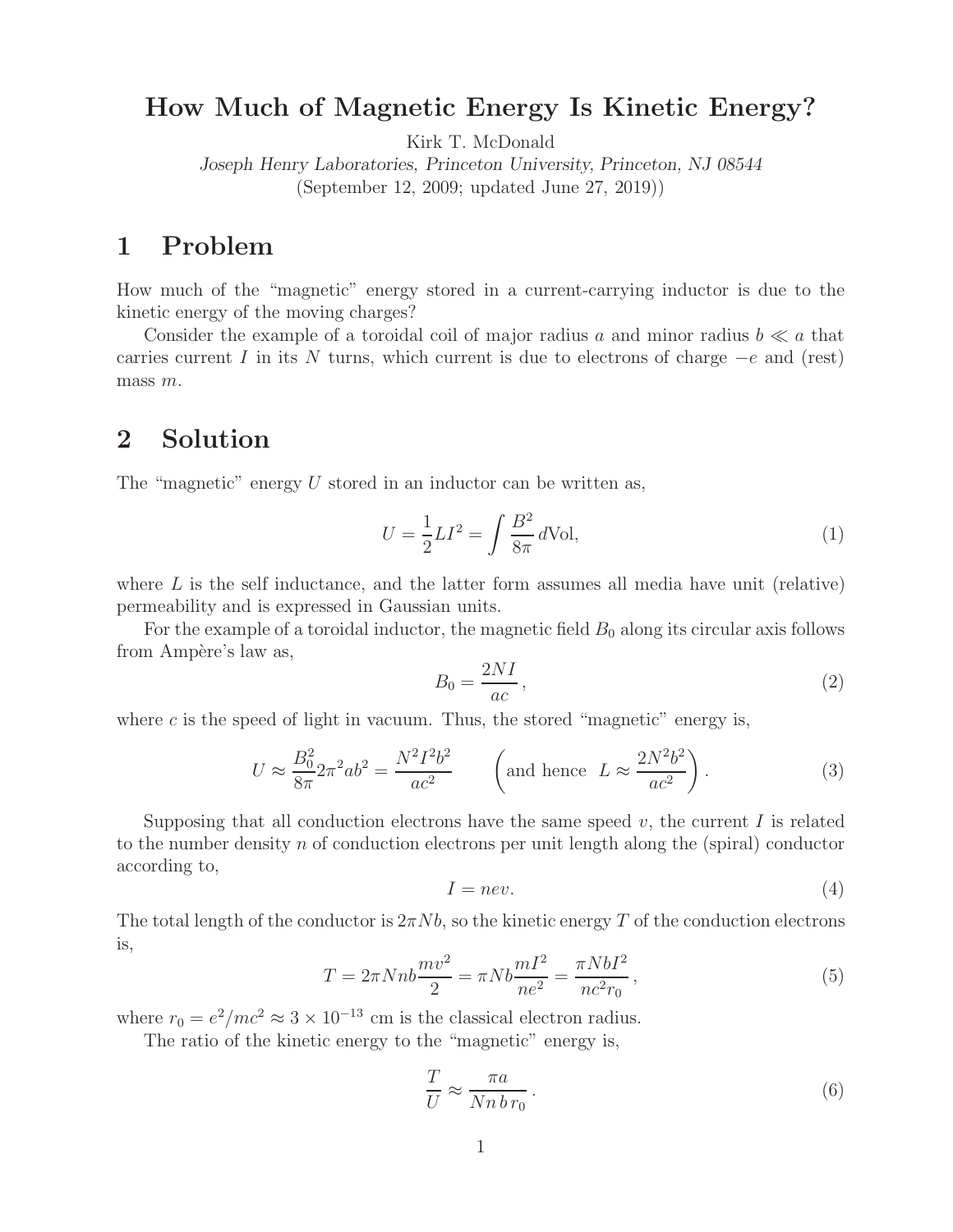Since only the product nv is determined by eq.  $(4)$ , the result  $(6)$  is ambiguous.

To go further, we suppose that there is one conduction electron per atom in the copper conductor, such that the volume density of conduction electrons  $n_e \approx 8 \times 10^{22}/\text{cm}^3$ . Then, the linear number density is  $n = \pi n_e d^2/4$ , where  $d \ll b$  is the diameter of the copper conductor. Equation (6) now becomes,

$$
\frac{T}{U} \approx \frac{4a}{N n_e b d^2 r_0} \approx \frac{a}{6N b d^2} 10^{-9},\tag{7}
$$

for a, b and d measured in cm.

We could also suppose that the N turns are tightly wound on the toroid, such that  $Nd = 2\pi a$ . Then,

$$
\frac{T}{U} \approx \frac{1}{12\pi b d} 10^{-9},\tag{8}
$$

As an example, suppose  $b = 1$  cm and  $d = 1$  mm = 0.1 cm, for which  $T/U \approx 3 \times 10^{-10}$ .

## **3 Comments**

This problem was of interest to Maxwell, who did not have a vision of currents as due to the motion of electrons. In Art. 551 of his *Treatise* [1], he wrote:

*It appears, therefore, that a system containing an electric current is a seat of energy of some kind; and since we can form no conception of an electric current except as a kinetic phenomenon, its energy must be kinetic energy, that is to say, the energy which a moving body has in virtue of its motion.*

*We have already shewn that the electricity in the wire cannot be consider as the moving body in which we are to find the energy, for the energy of a moving body does not depend on anything external to itself, whereas the presence of other bodies near the current alters its energy.*

*We are therefore led to enquire where there may not be some motion going on in the space outside the wire, which is not occupied by the electric current, but in which the electromagnetic effects of the current are manifested.*

*....*

*....*

*What I now propose to do is to examine the consequences of the assumption that the phenomena of the electric current are those of a moving system, the motion being communicated from one part of the system to another by forces, the nature and laws of which we do not yet even attempt to define, because we can eliminate those forces from the equations of motion by the method given by Lagrange for any connected system.*

*I have chosen this method because I wish to shew that there are other ways of viewing the phenomena which appear to be more satisfactory, and at the same time more consistent ... than those which proceed on the hypothesis of direct action at a distance.*

It appears that although Maxwell did not make a calculation like that of eq. (8) he correctly understood that the (ordinary) kinetic energy of "electricity" in the wire of an inductor can account for only a small part of the "magnetic" energy of that inductor. This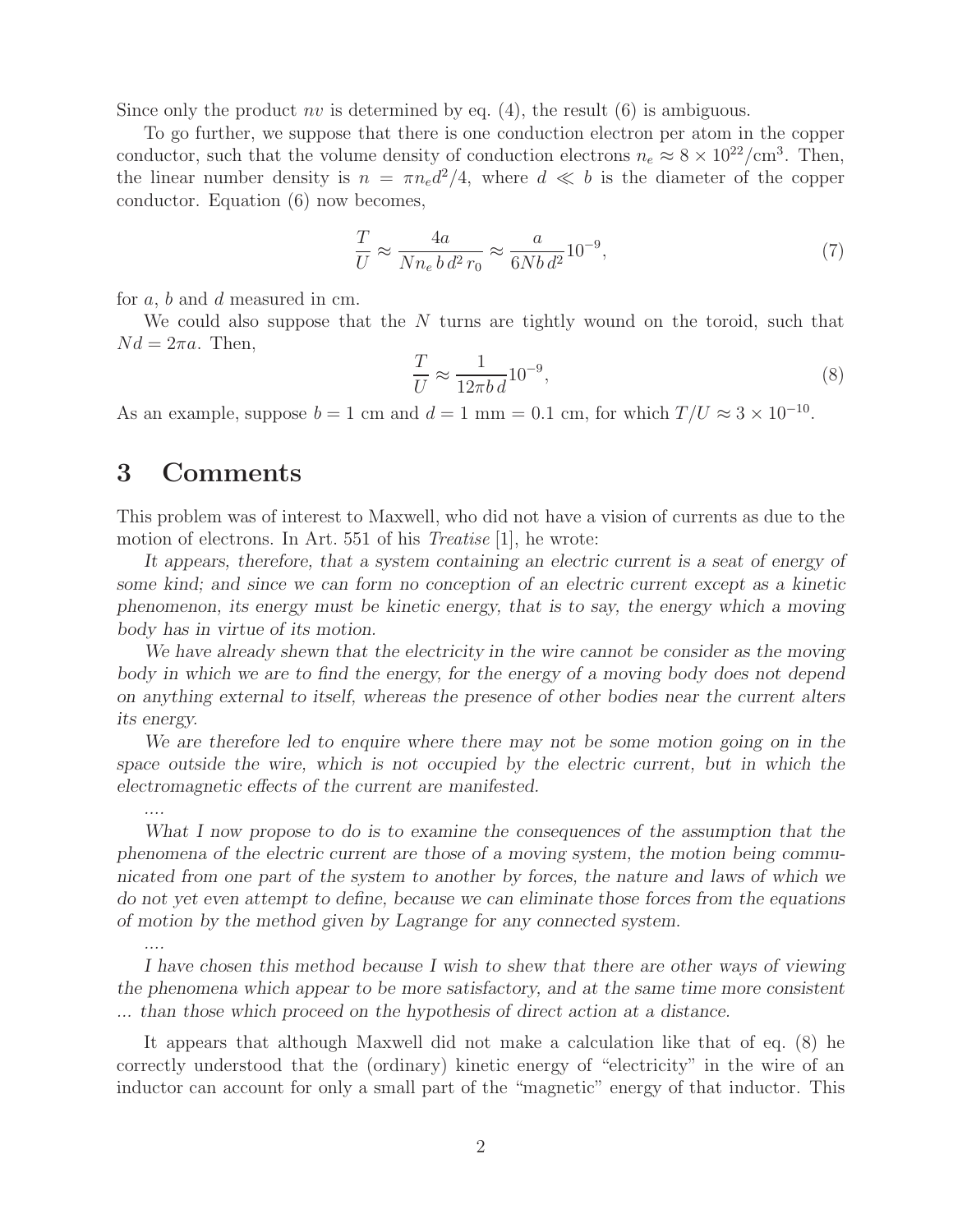reinforced his vision of some kind of active æther in and through which electromagnetic effects are transmitted. He also had come to realize that an abstract, mathematical characterization of that æther suffices, and that the earlier mechanical models of an æther are of little/no enduring utility.

Maxwell returned to the question of what portion of the "magnetic" energy is actually ordinary kinetic energy in Arts. 574-577 of the *Treatise* and considered several experiments, which at the time produced null results.<sup>1,2,3,4</sup>

There remains an issue of terminology. Maxwell's definition seems very reasonable, that kinetic energy is *the energy which a moving body has in virtue of its motion* (Art. 551). Moving charges are associated with a magnetic field, and energy is associated with this field. Can/should we therefore say that this energy is "kinetic" because it is due to the motion of the charges? Only a tiny fraction of "magnetic" energy is associated with the "ordinary kinetic energy"  $\sum mv^2/2$  of the moving charges, so we would have to invent a new category of "extraordinary kinetic energy", which Maxwell called *electrokinetic energy* (Art. 573). This usage is not common, and I do not advocate it. On the whole, the common term "magnetic energy" seems descriptive enough, although it draws attention away from the tiny component of ordinary kinetic energy associated with magnetic phenomena.<sup>5,6</sup>

Cullwick may have confused the random Fermi velocity  $\mathbf{v}_F$  of conduction electrons with their drift velocity  $\mathbf{v}_d$  due to an applied electric field. While  $v_d \ll v_F \approx \alpha c$ , on summing over conduction electrons,  $\sum \mathbf{v}_F = 0$ , such that their kinetic energy sums to  $\sum m(\mathbf{v}_F + \mathbf{v}_d)^2/2 = \sum mv_F^2/2 + \sum mv_d^2/2$ , with the first term being independent of the electric current, and should not be considered as a "magnetic" energy.

<sup>3</sup>*May 30, 2020*. In [5] it was argued that conduction electrons have a large "effective mass" such that the magnetic energy is entirely the kinetic energy of the conduction electrons. In an example considered there, a current of 1 A flowed in a copper wire of radius 0.5 mm that formed a circular loop of circumference 1 m. Then,  $U/T = 3 \times 10^9$  for electrons with their nominal mass  $m_0 \approx 10^{-30}$  kg. The suggestion of [5] was that the conduction electrons have "effective mass" of  $3 \times 10^9 m_0 \approx 3 \times 10^{-21}$  kg in this example. Now, the number of conduction electrons in this loop is  $\approx 10^{23}$ , so their total "effective mass" would be  $\approx 300$  kg. However, the observed weight of current-carrying wires has negligible dependence on the strength of the current, so the hypothesis in [5] as to an "effective mass" is untenable.

On p. 261 of [4], the issue of a large "effective mass" of conduction electrons was avoided by the claim that somehow most conduction electron don't participate in electric currents, while those few that do have drift speeds close to that of light.

These views are vestiges of the notion that magnetic effects are "mechanical", and that the magnetic field is a mathematical crutch, rather than a physical entity, distinct from electric charge, with nonzero energy.

<sup>4</sup>De Gennes [6] used a classical model of a superconductor in which magnetic field energy is considered to be separate from the kinetic energy of conduction electrons to deduce the London equation that governs the Meissner effect (that a magnetic field is expelled from a metal when it makes a transition from normalto super-conductivity).

<sup>5</sup>A separate issue is the terminology for the tiny net amount of ordinary momentum associated with currents in circuits. In some situations the term "hidden mechanical momentum" is used for this. See, for example, [7].

<sup>6</sup>For a discussion of the relation of the drift kinetic energy,  $\sum mv_d^2/2$ , of conduction electrons to the imaginary part of the conductivity in the Drude model, see [8].

<sup>&</sup>lt;sup>1</sup>See also [2].

<sup>2</sup>This theme was reviewed by Cullwick in [3] and in chap. 18 [4]. He noted that with time all of the experiments considered by Maxwell did provide evidence for small amounts of ordinary momentum, energy and angular momentum associated with currents in circuits. However, Cullwick ended his chap. 18 by making the striking (and unsupportable, as known even to Maxwell) hypothesis that all "magnetic" energy is due to the ordinary kinetic energy of the conduction electrons.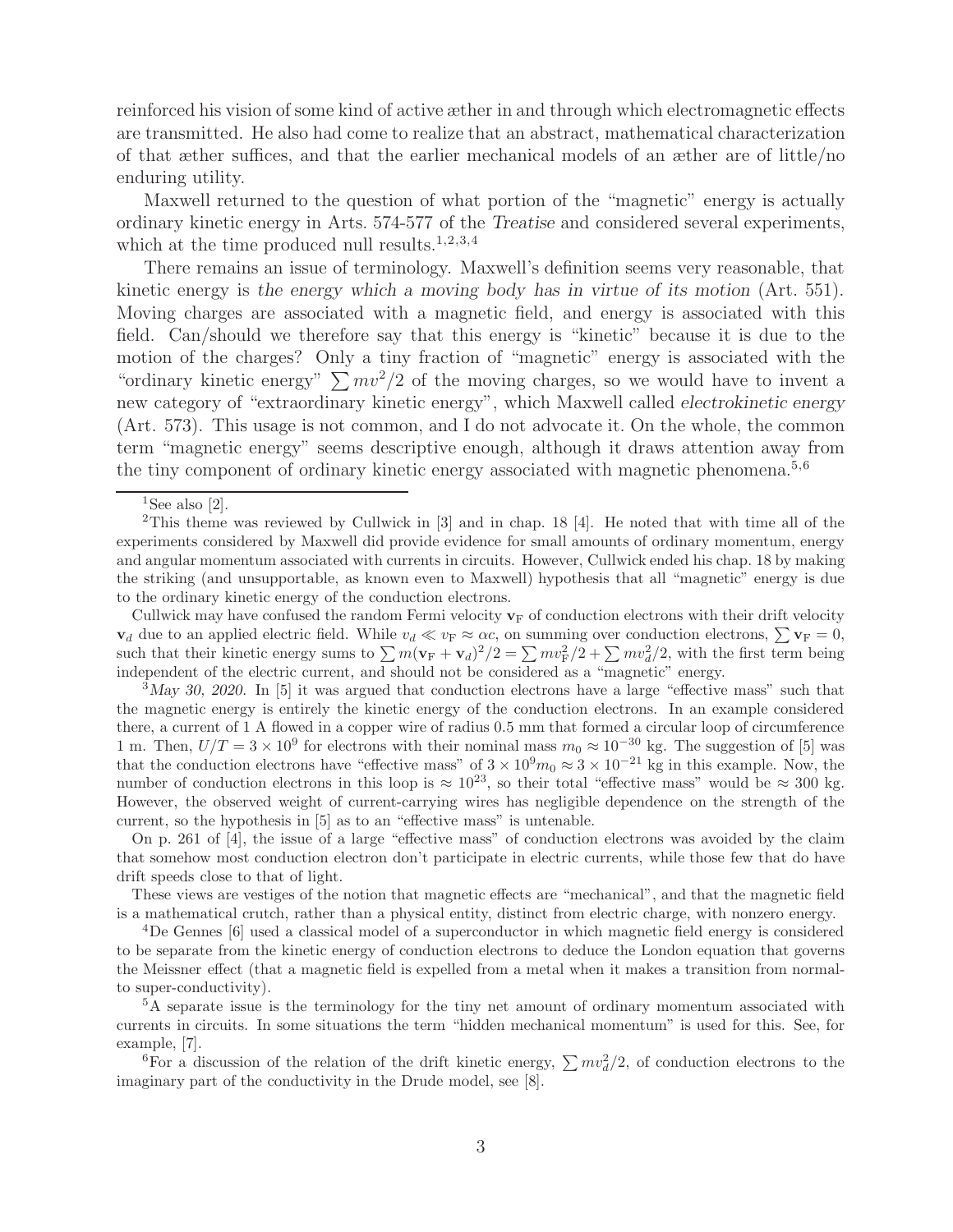In his Art. 551, Maxwell was wrestling with the question of how the older, mechanical notion of the kinetic energy  $mv^2/2$  of a moving mass should be extended into the larger domain of electrodynamics. Similar issues arose after 1905 in the context of Einstein's theory of special relativity, which considered masses with high velocity, and also in the context of the his concept of photons/particles of light.

The attitude favored by this author is that the term "kinetic energy" should be restricted to its original meaning of  $mv^2/2$ , rather than following Maxwell's suggestion that any energy of a body/system "in virtue of its motion" be called "kinetic energy". In this view, a photon does not possess kinetic energy simply because it has no (rest) mass. Similarly, in this view a fast-moving mass with total energy  $mc^2/\sqrt{1-v^2/c^2} = \gamma mc^2 = mc^2 + mv^2/2 + mv^4/8c^2 + \cdots$ still has "kinetic energy"  $mv^2/2$ , although one is tempted to speak of its "relativistic kinetic energy" as  $(\gamma - 1)mc^2 = mv^2/2 + mv^4/8c^2 + \cdots$ . And, in this view, the magnetic energy of a circuit at rest is to be considered as part of the rest energy of that system, rather than as a "kinetic energy".7,8

# **References**

- [1] J.C. Maxwell, *A Treatise on Electricity and Magnetism*, Vol. 2 (Clarendon Press, 1873), http://kirkmcd.princeton.edu/examples/EM/maxwell\_treatise\_v2\_73.pdf Vol. 2, 3rd ed. (Clarendon Press, 1892), http://kirkmcd.princeton.edu/examples/EM/maxwell\_treatise\_v2\_92.pdf
- [2] K.T. McDonald, *Does Centrifugal Force Affect Electric Currents?* (June 25, 2019), http://kirkmcd.princeton.edu/examples/tolman.pdf
- [3] E.G. Cullwick, *Electromagnetic Momentum and Electron Inertia in a Current Circuit* Proc. IEE **103**, 159 (1956), http://kirkmcd.princeton.edu/examples/EM/cullwick\_piee\_103\_159\_56.pdf
- [4] E.G. Cullwick, *Electromagnetism and Relativity* (Longmans, 1959), http://kirkmcd.princeton.edu/examples/EM/cullwick\_em\_rel.pdf
- [5] A.K.T. Assis and J.A. Hernandes, *Magnetic Energy and Effective Inertial Mass of the Conduction Electrons in Circuit Theory*, Elec. Phenom. **6**, 29 (2006), http://kirkmcd.princeton.edu/examples/EM/assis\_ep\_6\_29\_06.pdf
- [6] P.G. de Gennes, *Superconductivity of Metals and Alloys* (CRC Press, 1999), eqs. 1-6 and 1-7, http://kirkmcd.princeton.edu/examples/QM/deGennes\_99.pdf De Gennes' argument is reproduced in sec. IIIF of H. Essén and M.C.N. Fiolhais, *Meissner effect, diamagnetism, and classical physics–a review*, Am. J. Phys. **80**, 164 (2012), http://kirkmcd.princeton.edu/examples/EM/essen\_ajp\_80\_164\_12.pdf

<sup>7</sup>In sec. 2 of [9], Maxwell allowed that energy stored in electromagnetic fields might be either "actual" (kinetic) or "potential". It is consistent to say that a magnetostatic field stores only "potential" energy.

<sup>8</sup>In nonrelativistic quantum theory, analysis is based on a Hamiltonian consisting of mechanical kinetic energy and interaction energy (without any consideration of electromagnetic field-only energy), where the latter is mainly due to electromagnetic interactions. Here, it is "natural" to keep the electromagneticinteraction energy separate from mechanical kinetic energy, but this leaves open the issue of whether the electromagnetic field energy is partly "kinetic".